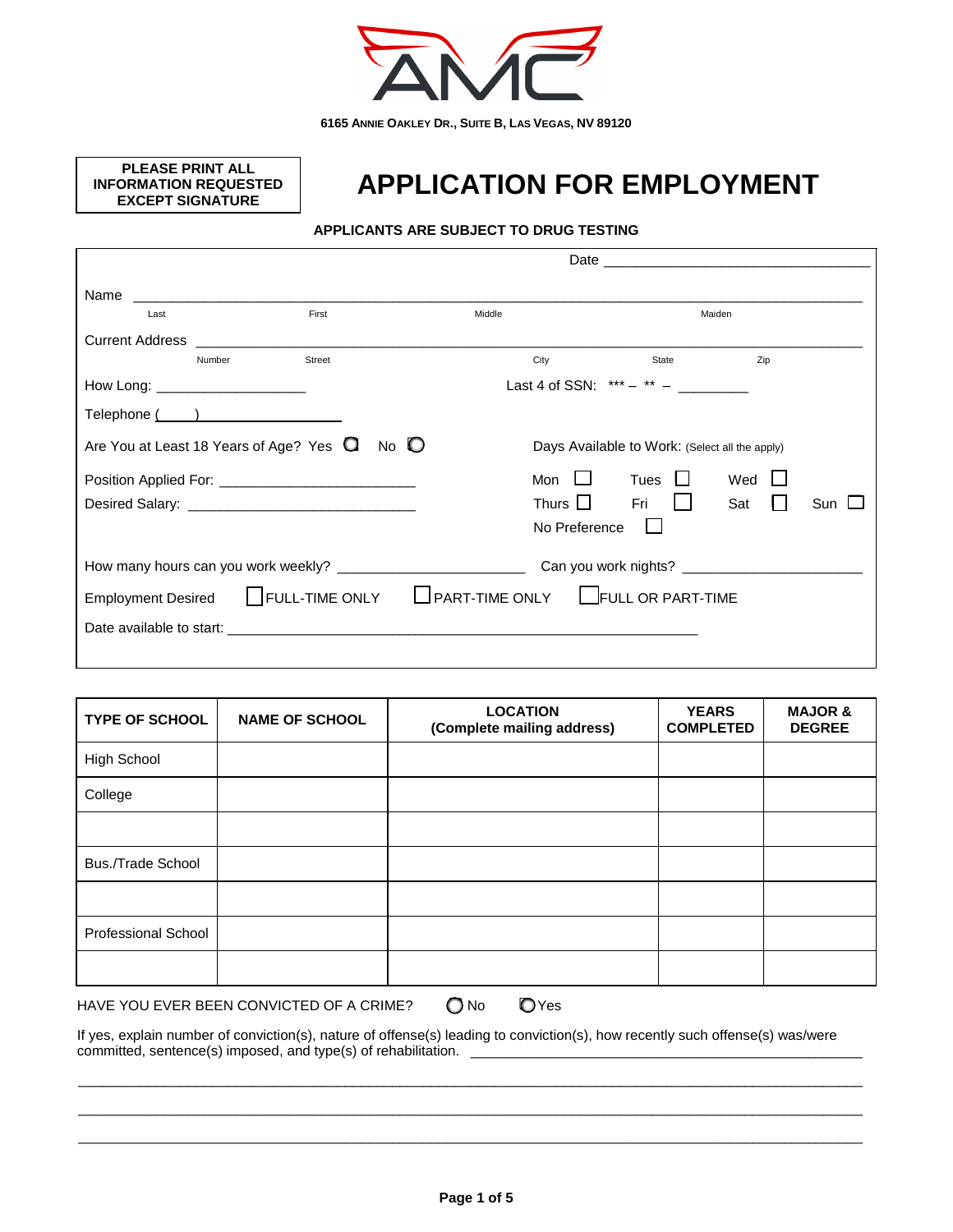

| $Q$ Yes $Q$ No<br>DO YOU HAVE A DRIVER'S LICENSE?                                                                                                                                                                                                                                        |                                                          |  |  |  |
|------------------------------------------------------------------------------------------------------------------------------------------------------------------------------------------------------------------------------------------------------------------------------------------|----------------------------------------------------------|--|--|--|
| What is your means of transportation to work? __________________________________                                                                                                                                                                                                         |                                                          |  |  |  |
| Expiration date __________________________                                                                                                                                                                                                                                               | $\Box$ Operator $\Box$ Commercial (CDL) $\Box$ Chauffeur |  |  |  |
| Have you had any accidents during the past three years? $\Box$ Yes $\Box$ No<br>Have you had any moving violations during the past three years? $\Box$ Yes $\Box$ No                                                                                                                     |                                                          |  |  |  |
| <b>OFFICE POSITIONS ONLY</b><br>Word Processing:<br>Typing:<br>10-Key:                                                                                                                                                                                                                   |                                                          |  |  |  |
| $\Box$ Yes $\Box$ No<br>$\Box$ Yes $\Box$ No<br>$\Box$ Yes $\Box$ No<br>$\frac{1}{2}$ WPM<br>WPM                                                                                                                                                                                         |                                                          |  |  |  |
| Personal Computer: $PC$<br>Mac <b>❑</b><br>$\Box$ Yes<br>$\Box$ No                                                                                                                                                                                                                       |                                                          |  |  |  |
| Please list two references other than relatives or previous employers.                                                                                                                                                                                                                   |                                                          |  |  |  |
|                                                                                                                                                                                                                                                                                          |                                                          |  |  |  |
|                                                                                                                                                                                                                                                                                          |                                                          |  |  |  |
|                                                                                                                                                                                                                                                                                          |                                                          |  |  |  |
|                                                                                                                                                                                                                                                                                          |                                                          |  |  |  |
|                                                                                                                                                                                                                                                                                          |                                                          |  |  |  |
| Telephone ( )                                                                                                                                                                                                                                                                            |                                                          |  |  |  |
|                                                                                                                                                                                                                                                                                          |                                                          |  |  |  |
| An application form sometimes makes it difficult for an individual to adequately summarize a complete background. Use the<br>space below to summarize any additional information necessary to describe your full qualifications for the specific position for<br>which you are applying. |                                                          |  |  |  |
|                                                                                                                                                                                                                                                                                          |                                                          |  |  |  |
|                                                                                                                                                                                                                                                                                          |                                                          |  |  |  |
|                                                                                                                                                                                                                                                                                          |                                                          |  |  |  |
|                                                                                                                                                                                                                                                                                          |                                                          |  |  |  |
|                                                                                                                                                                                                                                                                                          |                                                          |  |  |  |
|                                                                                                                                                                                                                                                                                          |                                                          |  |  |  |
|                                                                                                                                                                                                                                                                                          |                                                          |  |  |  |
|                                                                                                                                                                                                                                                                                          |                                                          |  |  |  |
|                                                                                                                                                                                                                                                                                          |                                                          |  |  |  |
| <b>MILITARY</b>                                                                                                                                                                                                                                                                          |                                                          |  |  |  |
| O Yes O No<br>HAVE YOU EVER BEEN IN THE ARMED FORCES?                                                                                                                                                                                                                                    |                                                          |  |  |  |
| <b>D</b> Yes ONo<br>ARE YOU NOW A MEMBER OF THE NATIONAL GUARD?                                                                                                                                                                                                                          |                                                          |  |  |  |

Specialty \_\_\_\_\_\_\_\_\_\_\_\_\_\_\_\_\_\_\_\_\_\_\_\_\_\_\_\_\_\_\_\_\_\_ Date Entered \_\_\_\_\_\_\_\_\_\_\_\_\_\_\_\_ Discharge Date \_\_\_\_\_\_\_\_\_\_\_\_\_\_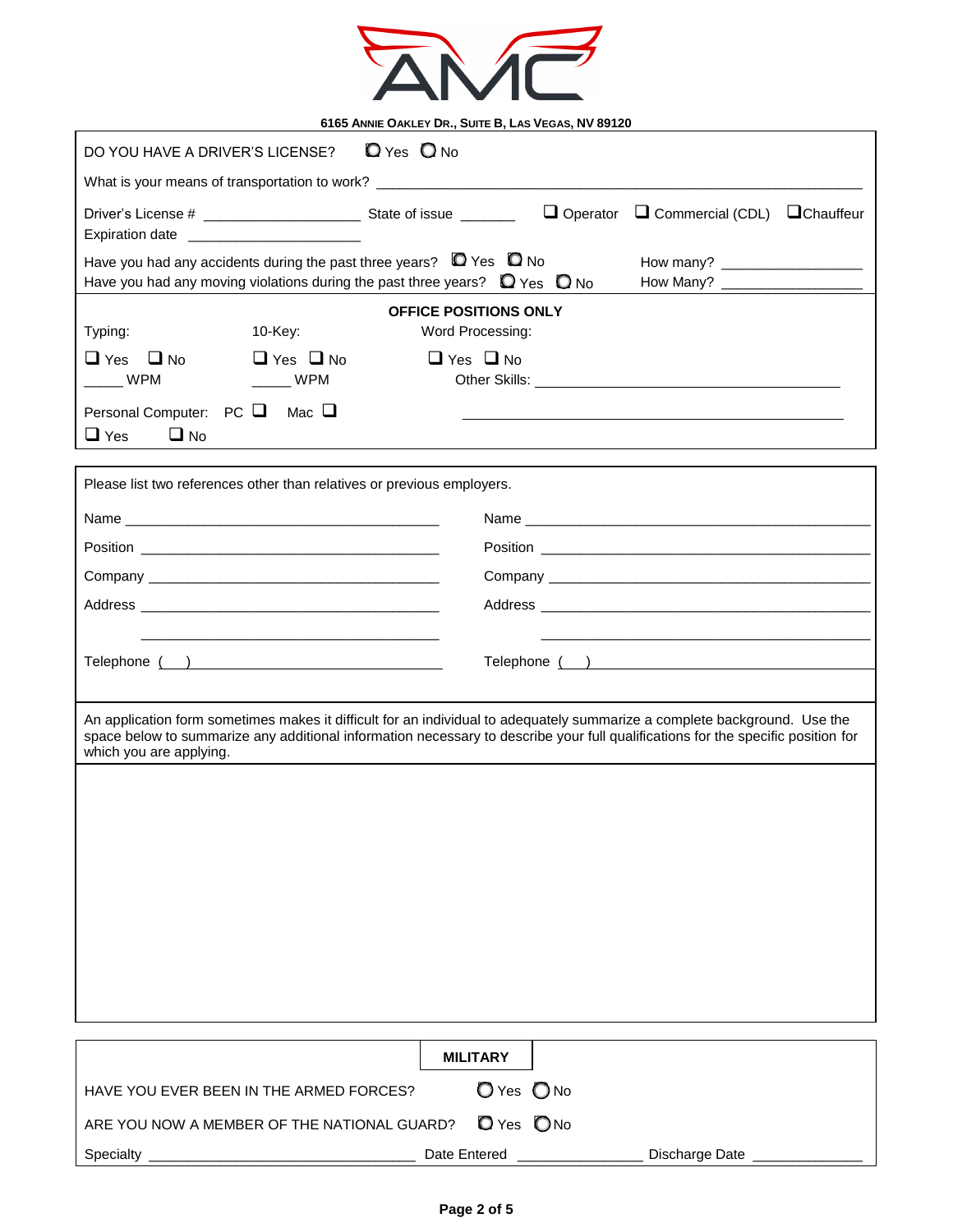

| 0100 ANNIE OANLET DN., OUITE D, LAS VEGAS, IVV 03TZU<br>Work<br>Please list your work experience for the past five years beginning with your most recent job held.<br>If you were self-employed, give firm name. Attach additional sheets if necessary.<br><b>Experience</b> |                     |                            |                     |               |
|------------------------------------------------------------------------------------------------------------------------------------------------------------------------------------------------------------------------------------------------------------------------------|---------------------|----------------------------|---------------------|---------------|
|                                                                                                                                                                                                                                                                              |                     |                            |                     |               |
| Name of employer<br>Address<br>City, State, Zip                                                                                                                                                                                                                              |                     | Name of last<br>supervisor | Employment<br>Dates | Pay or Salary |
|                                                                                                                                                                                                                                                                              |                     |                            | From                | <b>Start</b>  |
|                                                                                                                                                                                                                                                                              |                     |                            | To                  | Final         |
| Phone number                                                                                                                                                                                                                                                                 |                     | Your last job title        |                     |               |
| Reason for leaving (be specific)                                                                                                                                                                                                                                             |                     |                            |                     |               |
| List the jobs you held, duties performed, skills used or learned, advancements or promotions while you worked at this<br>company.                                                                                                                                            |                     |                            |                     |               |
| Name of employer                                                                                                                                                                                                                                                             |                     | Name of last<br>supervisor | Employment<br>Dates | Pay or Salary |
| Address                                                                                                                                                                                                                                                                      |                     |                            | From                | <b>Start</b>  |
| City, State, Zip                                                                                                                                                                                                                                                             |                     |                            | To                  | Final         |
| Phone number                                                                                                                                                                                                                                                                 | Your Last Job Title |                            |                     |               |
| Reason for leaving (be specific)                                                                                                                                                                                                                                             |                     |                            |                     |               |
| List the jobs you held, duties performed, skills used or learned, advancements or promotions while you worked at this<br>company.                                                                                                                                            |                     |                            |                     |               |

| Name of employer            | Name of last<br>supervisor | Employment<br>Dates | Pay or Salary |
|-----------------------------|----------------------------|---------------------|---------------|
| Address<br>City, State, Zip |                            | From                | <b>Start</b>  |
| Phone number                |                            | To                  | Final         |
|                             | Your last job title        |                     |               |

Reason for leaving (be specific)

List the jobs you held, duties performed, skills used or learned, advancements or promotions while you worked at this company.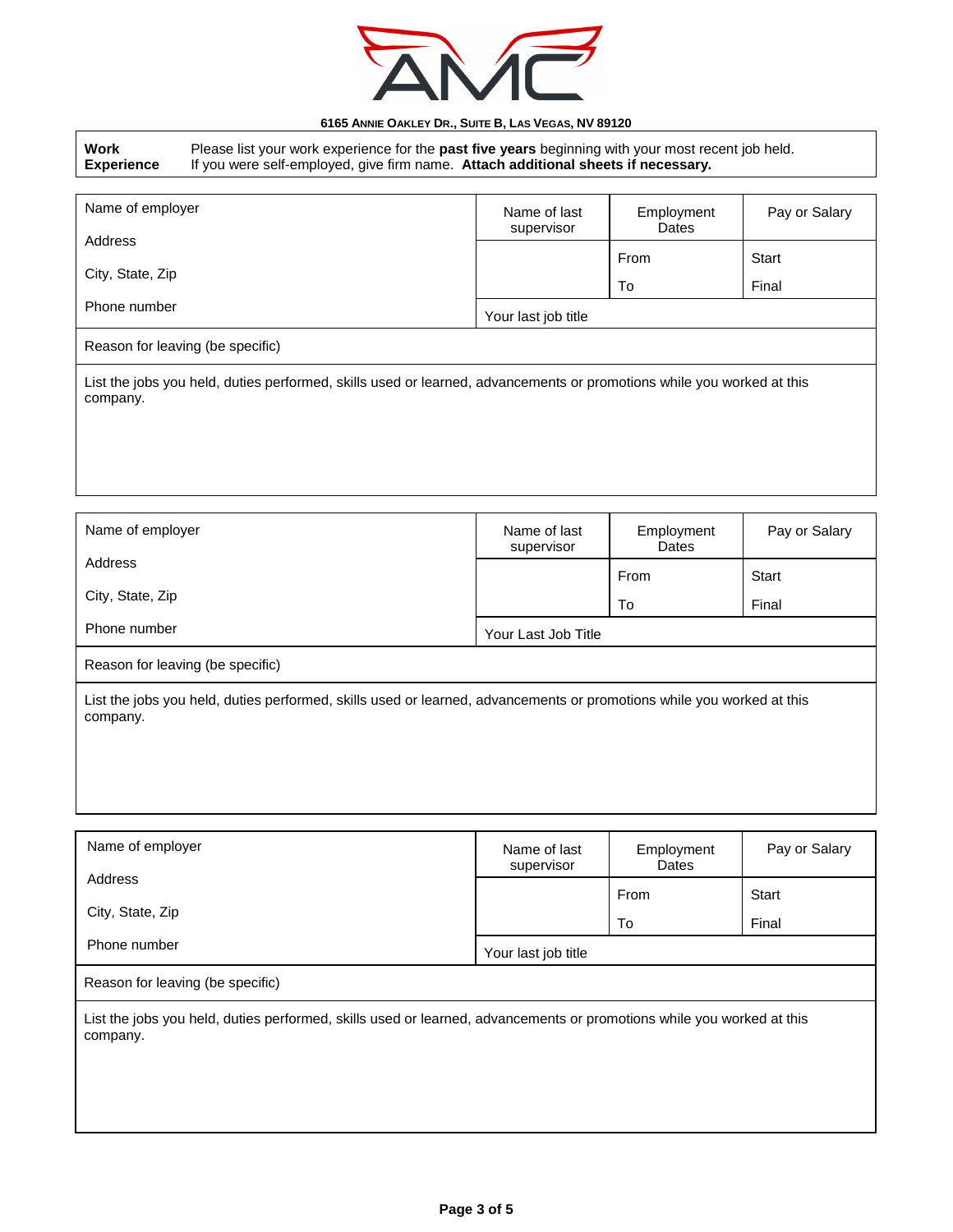

| Name of last<br>supervisor                                                                                                        | Employment<br>Dates | Pay or Salary                              |  |  |
|-----------------------------------------------------------------------------------------------------------------------------------|---------------------|--------------------------------------------|--|--|
|                                                                                                                                   | From                | Start                                      |  |  |
|                                                                                                                                   | To                  | Final                                      |  |  |
| Your last job title                                                                                                               |                     |                                            |  |  |
| Reason for leaving (be specific)                                                                                                  |                     |                                            |  |  |
| List the jobs you held, duties performed, skills used or learned, advancements or promotions while you worked at this<br>company. |                     |                                            |  |  |
|                                                                                                                                   |                     |                                            |  |  |
|                                                                                                                                   |                     |                                            |  |  |
|                                                                                                                                   |                     |                                            |  |  |
|                                                                                                                                   |                     | $\square$ Yes<br>$\square$ No              |  |  |
|                                                                                                                                   |                     | Did you complete this application yourself |  |  |

If not, who did?

### **APPLICATION FORM WAIVER**

In exchange for the consideration of my job application by **AMC Fabrication, Inc**. (hereinafter called "the Company"), I agree that:

Neither the acceptance of this application nor the subsequent entry into any type of employment relationship, either in the position applied for or any other position, and regardless of the contents of employee handbooks, personnel manuals, benefit plans, policy statements, and the like as they may exist from time to time, or other Company practices, shall serve to create an actual or implied contract of employment, or to confer any right to remain an employee of **AMC Fabrication, Inc**., or otherwise to change in any respect the employment-at-will relationship between it and the undersigned, and that relationship cannot be altered except by a written instrument signed by the President /General Manager of the Company. Both the undersigned and **AMC Fabrication, Inc**. may end the employment relationship at any time, without specified notice or reason. If employed, I understand that the Company may unilaterally change or revise their benefits, policies and procedures and such changes may include reduction in benefits.

I authorize investigation of all statements contained in this application. I understand that the misrepresentation or omission of facts called for is cause for dismissal at any time without any previous notice. I hereby give the Company permission to contact schools, previous employers (unless otherwise indicated), references, and others, and hereby release the Company from any liability as a result of such contract.

I also understand that (1) the Company has a drug and alcohol policy that provides for pre-employment testing as well as testing after employment; (2) consent to and compliance with such policy is a condition of my employment; and (3) continued employment is based on the successful passing of testing under such policy. I further understand that continued employment may be based on the successful passing of job-related physical examinations.

I understand that, in connection with the routine processing of your employment application, the Company may request from a consumer reporting agency an investigative consumer report including information as to my credit records, character, general reputation, personal characteristics, and mode of living. Upon written request from me, the Company, will provide me with additional information concerning the nature and scope of any such report requested by it, as required by the Fair Credit Reporting Act

I further understand that my employment with the Company shall be probationary for a period of sixty (60) days, and further that at any time during the probationary period or thereafter, my employment relation with the Company is terminable at will for any reason by either party.

#### **Signature of Applicant\_\_\_\_\_\_\_\_\_\_\_\_\_\_\_\_\_\_\_\_\_\_\_\_\_\_\_\_\_\_\_\_\_\_\_\_\_\_\_\_\_\_ Date: \_\_\_\_\_\_\_\_\_\_\_\_\_\_\_\_\_\_\_**

This Company is an equal employment opportunity employer. We adhere to a policy of making employment decisions without regard to race, color, religion, sex, sexual orientation, national origin, citizenship, age or disability. We assure you that your opportunity for employment with this Company depends solely on your qualifications.

Thank you for completing this application form and for your interest in our business.